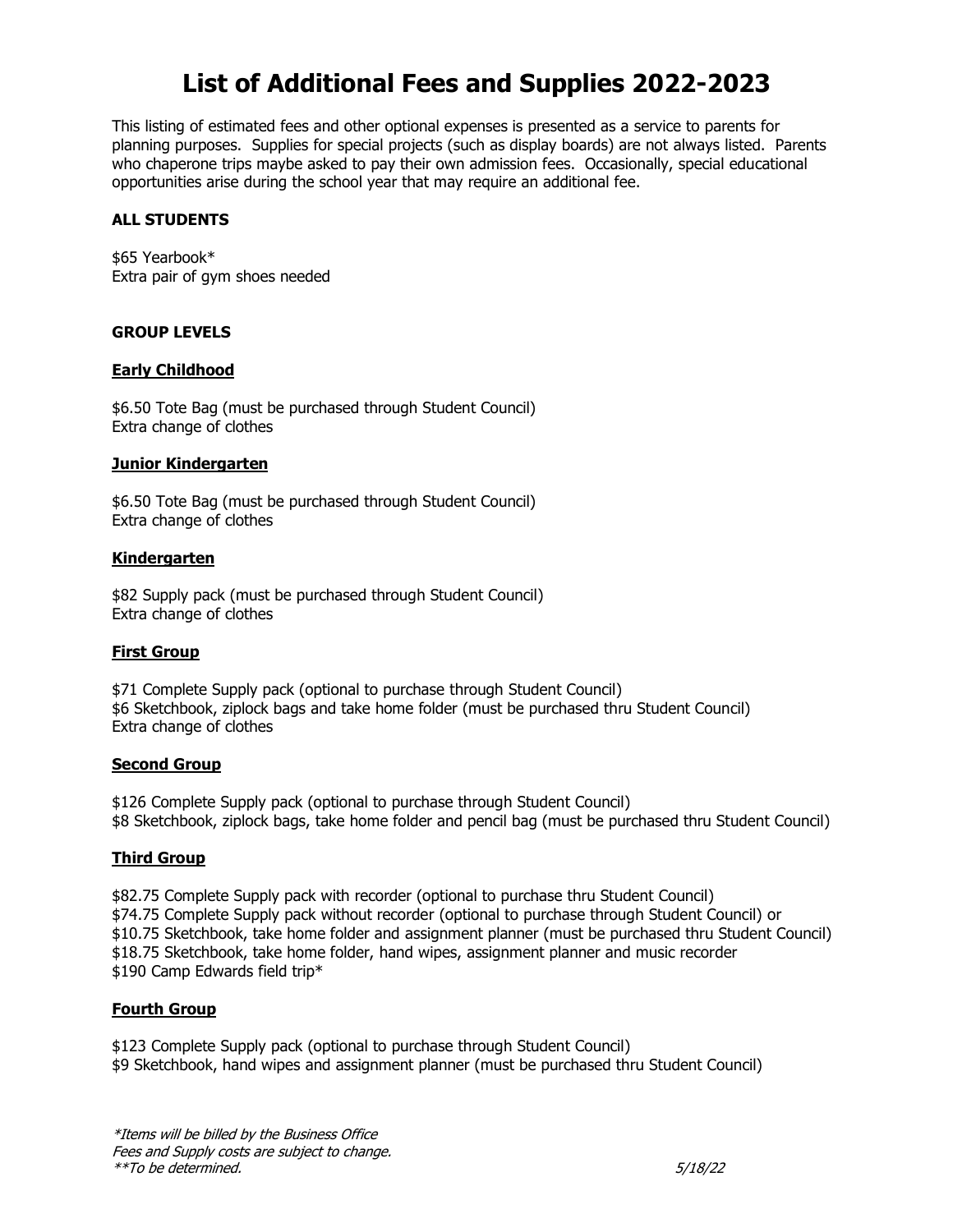# **Fifth Group**

\$74.50 Complete Supply pack (optional to purchase through Student Council) \$25.50 Sketchbook, assignment notebook, science journal and calculator (must be purchased thru Student Council)

Field trip\* **TBD**

\$130 Athletic team participation fee per sport, includes t-shirt (for team members)\* \$200 Debate team participation fee (for team members)\*

# **Sixth Group**

\$54.50 Complete Supply pack (optional to purchase through Student Council) \$6.50 Assignment planner and geometer (must be purchased thru Student Council) \$200 Outdoor Education Camp field trip\* \$130 Athletic team participation fee per sport, includes t-shirt (for team members)\* \$200 Debate team participation fee (for team members)\* \$25 Dance fee\* **TBD\*\***

# **Seventh Group**

\$53 Complete Supply pack includes planner (optional to purchase through Student Council) \$49 Supply pack with no planner (optional to purchase through Student Council) \$4 Planner only (optional to purchase through Student Council)

\$2,800 (approximately) for five day field trip to Washington D.C.\*

\$950 deposit due in August, \$950 in November, and balance due in February. Souvenir money is optional<br>ICE fee\* **TBD\*\*** \$25 Dance fee\*

\$130 Athletic team participation fee per sport, includes t-shirt (for team members) $*$ 

\$200 Debate team participation fee (for team members)\*

**Science Fair:** Project experimentation: \$1 - \$100 (depends on student selected experiment), display board. Copies are sometimes desired by students presenting at the Regional and State Fairs **Regional Science Fair:** cost of round trip transportation and money for lunch and extra activities **State Science Fair:** cost of round trip transportation, money for meals and optional overnight activities. **Summer French Trip:** Estimated costs \$2,500 (optional)

# **Eighth Group**

\$57 Complete Supply pack including assignment planner (optional to purchase through Student Council) \$53 Complete Supply pack without the assignment planner (optional to purchase through Student Council)

\$4 Planner only (optional to purchase through Student Council)

\$2,500 (approximately) for five day field trip to Quebec.

\$850 deposit due in August, \$850 in November, and balance due in February. Souvenir money is optional \$25 Dance fee\* **TBD\*\***

\$130 Athletic team participation fee per sport, includes t-shirt (for team members) $*$ 

\$200 Debate team participation fee (for team members)\*

\$30 Lunch and Dinner at Great America (approximate cost).

\$480 Graduation fee\* - includes Eighth Group play and graduation videos, ticket to Great America, yearbook, graduation gift, diploma, flowers for graduation.